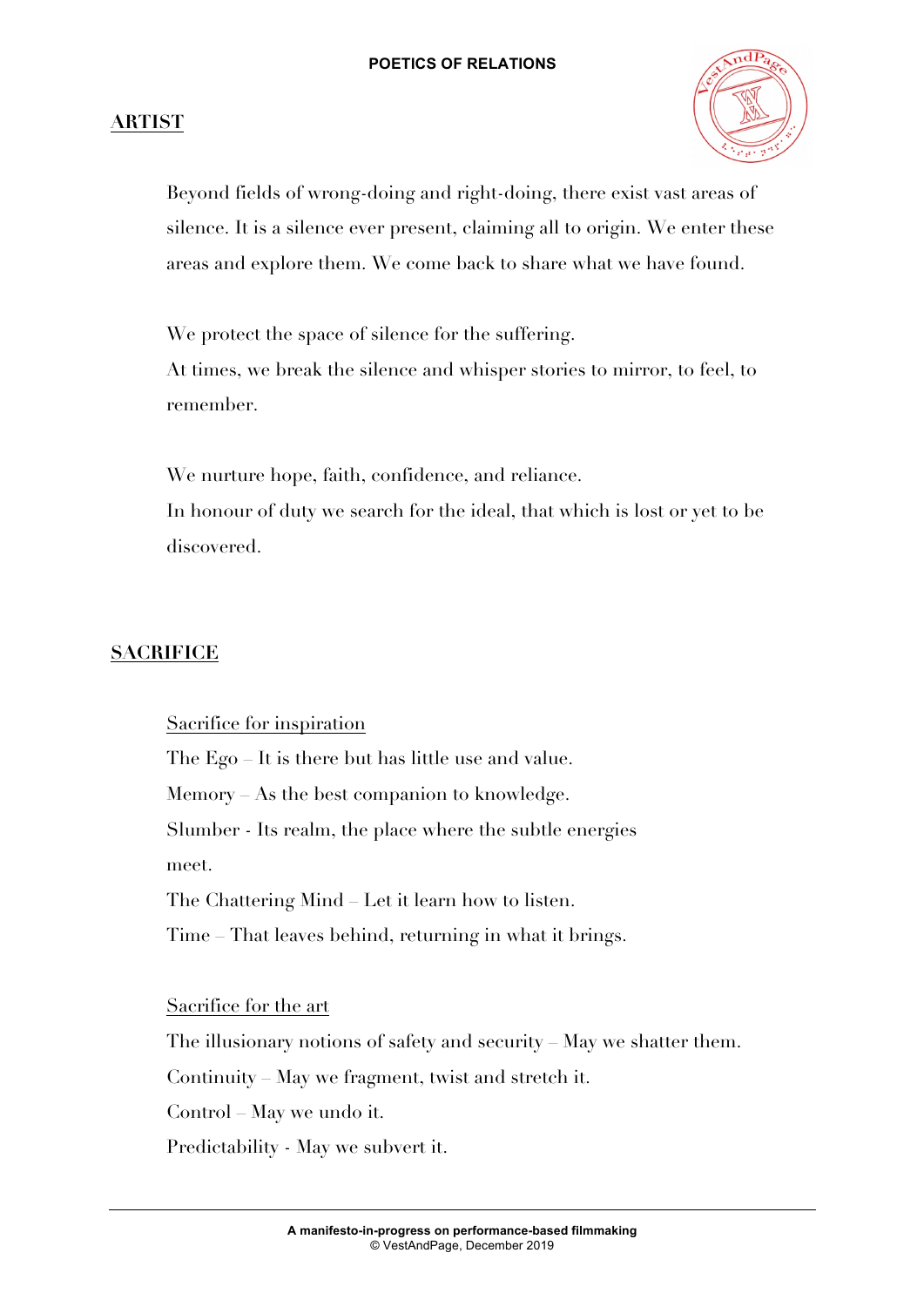

### We renounce to

Supposed pleasures; superfluous commodities and all that which

contemporary consumerist society tries to seduce us and distract us with;

Prefixed schemes;

Simple solutions;

Just-for-the-sake-of;

The obvious;

The shallow.

### We cherish

That which is essential to the path of inspiration: The physical body; The lucid mind; The higher intellect; The bright senses of perception; The hyper consciousness, subconscious, unconscious; Beauty; Life; The Heart; Our love; The marvel of union – our chariot.

# **MOTIVATION**

Motivation serves the process of creation and manifestation - therefore, expression.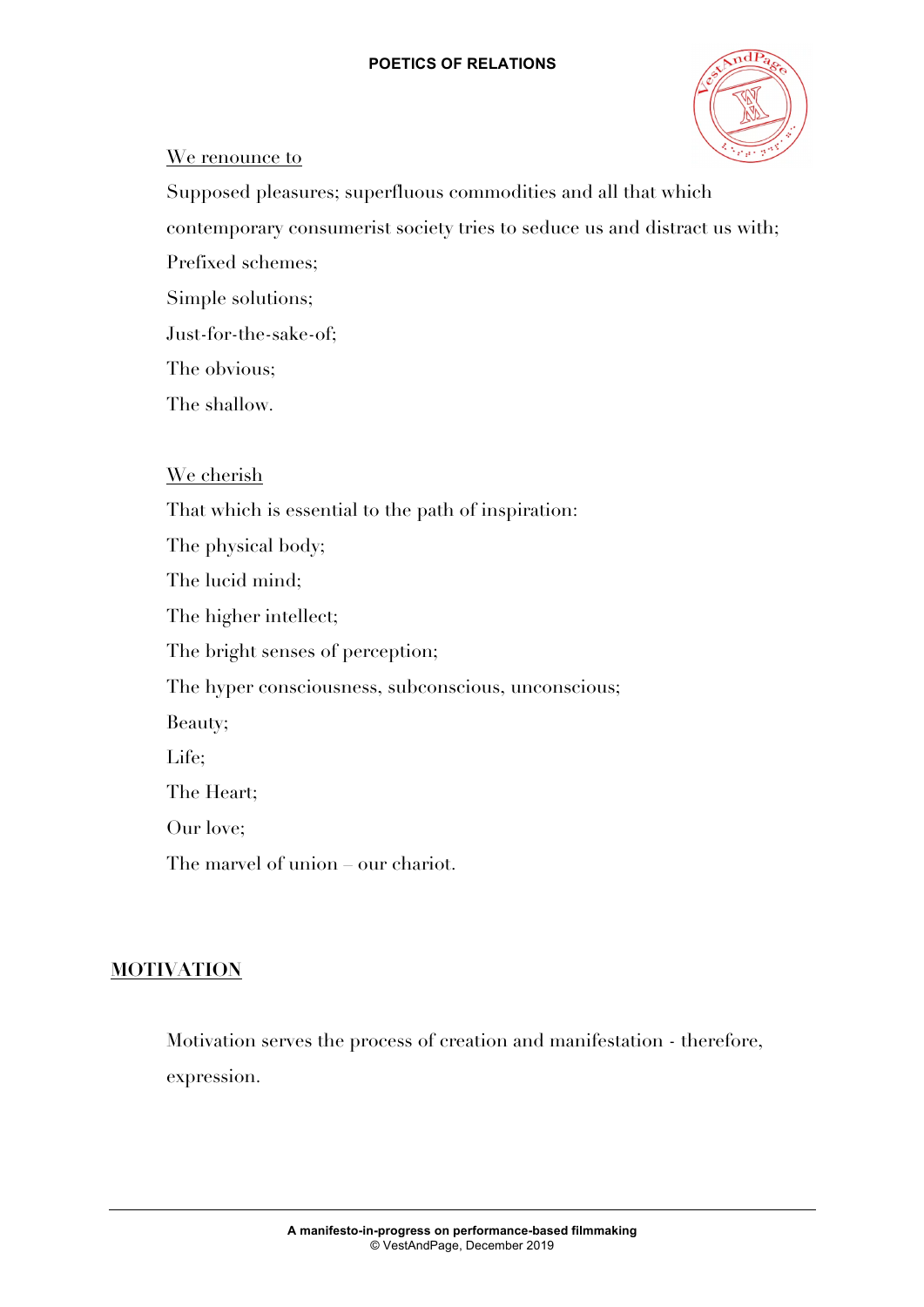Creation is a vital continuum, a task that cannot be disputed. Through creation, inspiration manifests from potential to



evidence. Walking the path of inspiration is a non-negotiable required duty to honour its gifts by creating.

We should be ready at all times for inspiration to resound through us. Inspiration directs us to the true value of life and allows us to feel its encompassing, merciless beauty.

Whether we can hold up to the truth of that inspiration or not, is how we sense the quality of the work we undertake.

### **POETICS OF RELATIONS**

Film as a medium is mnemonic of the potential, catalyst of the manifest, and shrine to the residual— insects of time, prepared and skewed.

Performance art can challenge it by not adhering to pre-ordered linearity.

Each performance and each film are an answer to the question: "How do we read reality?"

Philosophers and poets resort to words. Artists use images.

Life's matters lie around and within us as scattered shards. Taken only as shards they are but mere fragments of what was once whole. And yet, taken precisely as shards they lend themselves to continuous reassembly. This is how we make our films. We collect single fragments that we find along the way, and compose with them new relations. That which the newly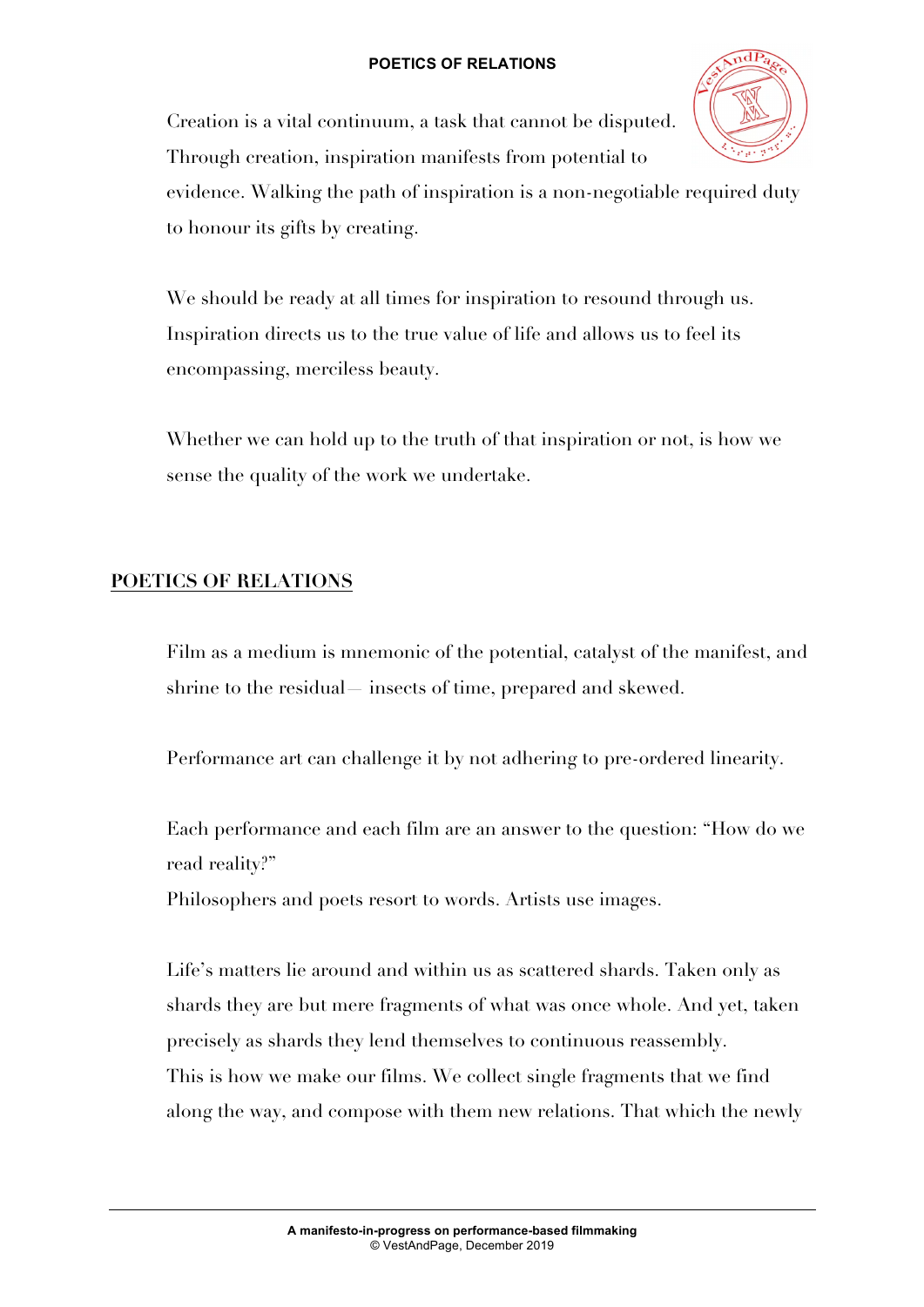

correlated shards reflect, gives the film its meanings— as unfixed as are the shards. This is the "Poetics of Relations".

# **THE REFLECTION OF THE SCATTERED SHARDS OF THE "POETICS OF RELATIONS"**

No rhetoric.

No more new myths, glorifications, idols, icons and anthropocentric *Weltanschauungen*.

There is no script, no storyboard, neither *a priori* nor during production.

Everything is subject to change until the very end of editing.

The alacrity in accepting ongoing change, our ability, duty, responsibility and readiness to respond to it - this is what we call "Trust-in change".

Our freedom lies in that same moment between an occurrence and our answer to it. Freedom as a source: the radical state of being, that which we may come from. Or that which we are pulled by: a hand that reaches out, a door that opens. When we quest for freedom, we create art in that very moment.

A topic or a concept is the frame within which, inside, across and throughout which our co-creative processes move.

The emotional structure of the content is based on our memories and the experiences made during production, translated real-time into moving images. What we have learnt, kept and what we had to let go.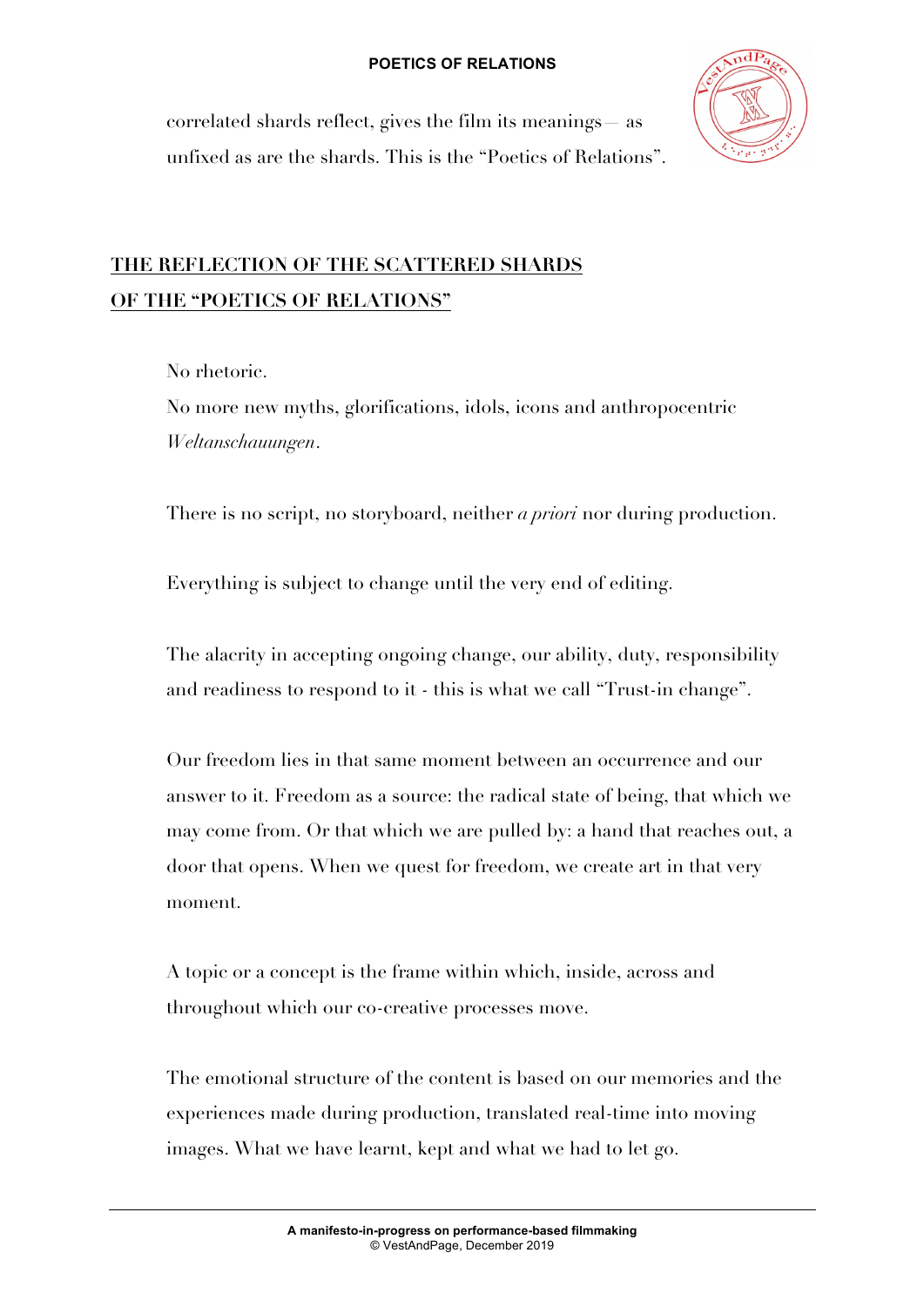

No links or connection between the shards are made until the moment of editing, where the final composition through recollection takes place.

Through the same process of editing a non-linear narrative can come into being — one of the many possible configurations of the shattered shards.

If ever a story arises, it tells of itself.

The process of making needs no explanation, needs no justification.

## **THE SCATTERED SHARDS IN THE "POETICS OF RELATIONS"**

### I - TIME

Performance art is strictly linear in space and time. Process and relations reveal themselves in the time passing.

Film can function as a kind of wormhole where space-time deludes and reveals the connection of apparently disconnected things and situations.

The combination of both art forms allows us to question our perceptive processing of reality, and how we organize and store information in our minds, bodies and souls.

Time is the first shard in the Poetics of Relations.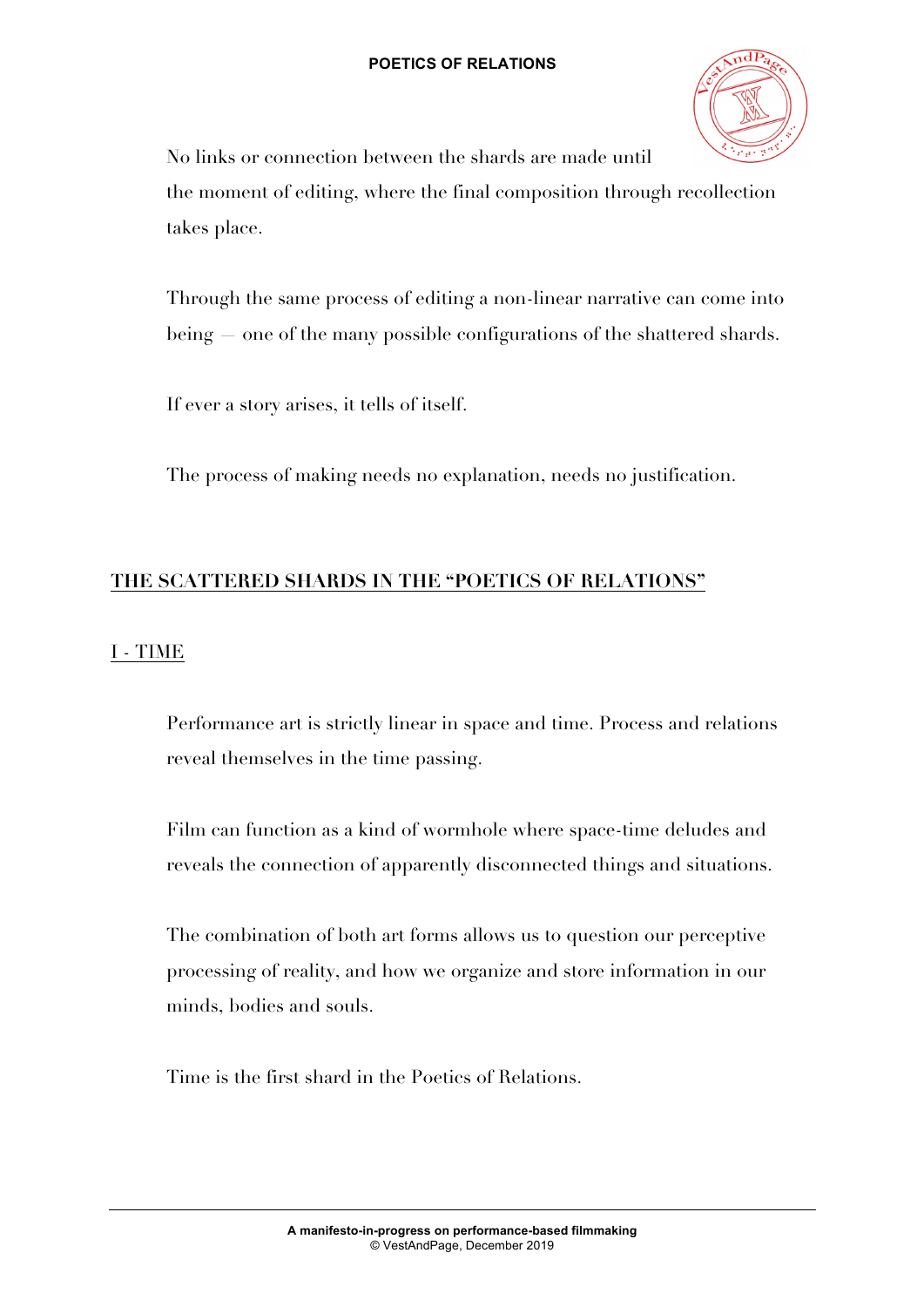### II - SPACE



Space is original and real.

Space is no studio if not the world itself.

Space is a social context, natural surroundings, a historical site, an architecture or an urban ruin.

A space bears its history, and yet it is like a page with a few left blank spaces that can host our own moment within.

Space is innocent.

Space is sacred.

Space is a companion with its own nature.

We do not abuse or impress our intentions upon our companion. Space holds in itself the impulse for our action to occur — this is siteresponsiveness.

Space proposes, and we respond.

We propose to space, and it responds. Therewith, we create a dialogue.

Space is the second shard in the Poetics of Relations.

### III - HUMAN

To be human is *all* we can be.

To be human is *what* we can be.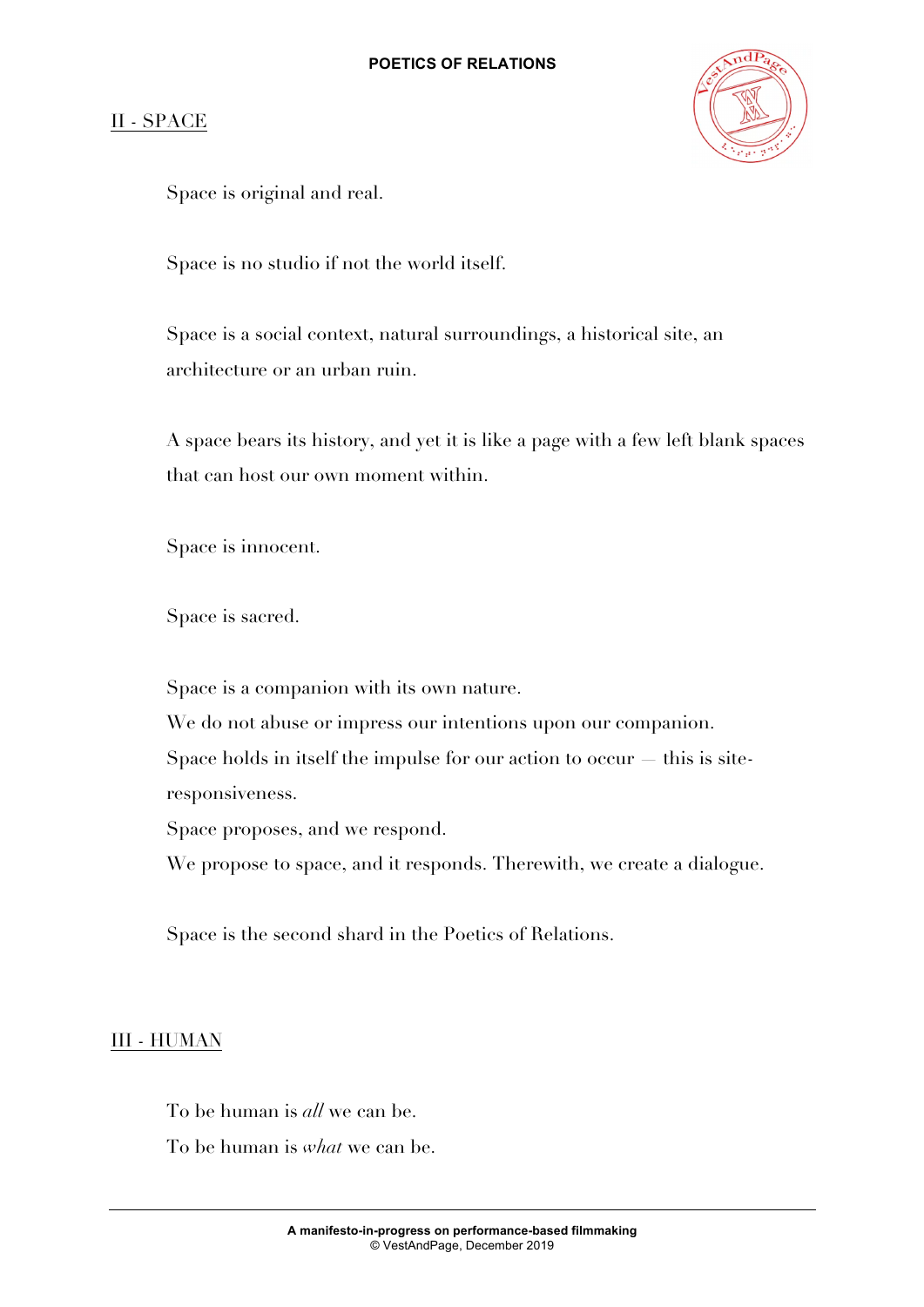

This is where we perform, film and tell from.

Presence. Condition. Situation.

Therewith the human becomes part of the context of an extensive, intricate whole.

Macrocosm and Microcosm reflect one another. The human is our closest available tool to say about such complexities.

The human is the third shard in the Poetics of Relations.

### IV - PERSON

The persons are original and real. *Jedermensch*.

There are no actors other than persons in action.

From his, her or their nature springs the impulse for the action to occur, which manifests momentum as action — this is authenticity.

The other person is a companion with his, her, their own nature. We do not abuse or impress our intentions upon our companion. The other person proposes and we respond. We propose to the other person and welcome the response. Therewith we create a dialogue.

Persons are the fourth shard in the Poetics of Relations.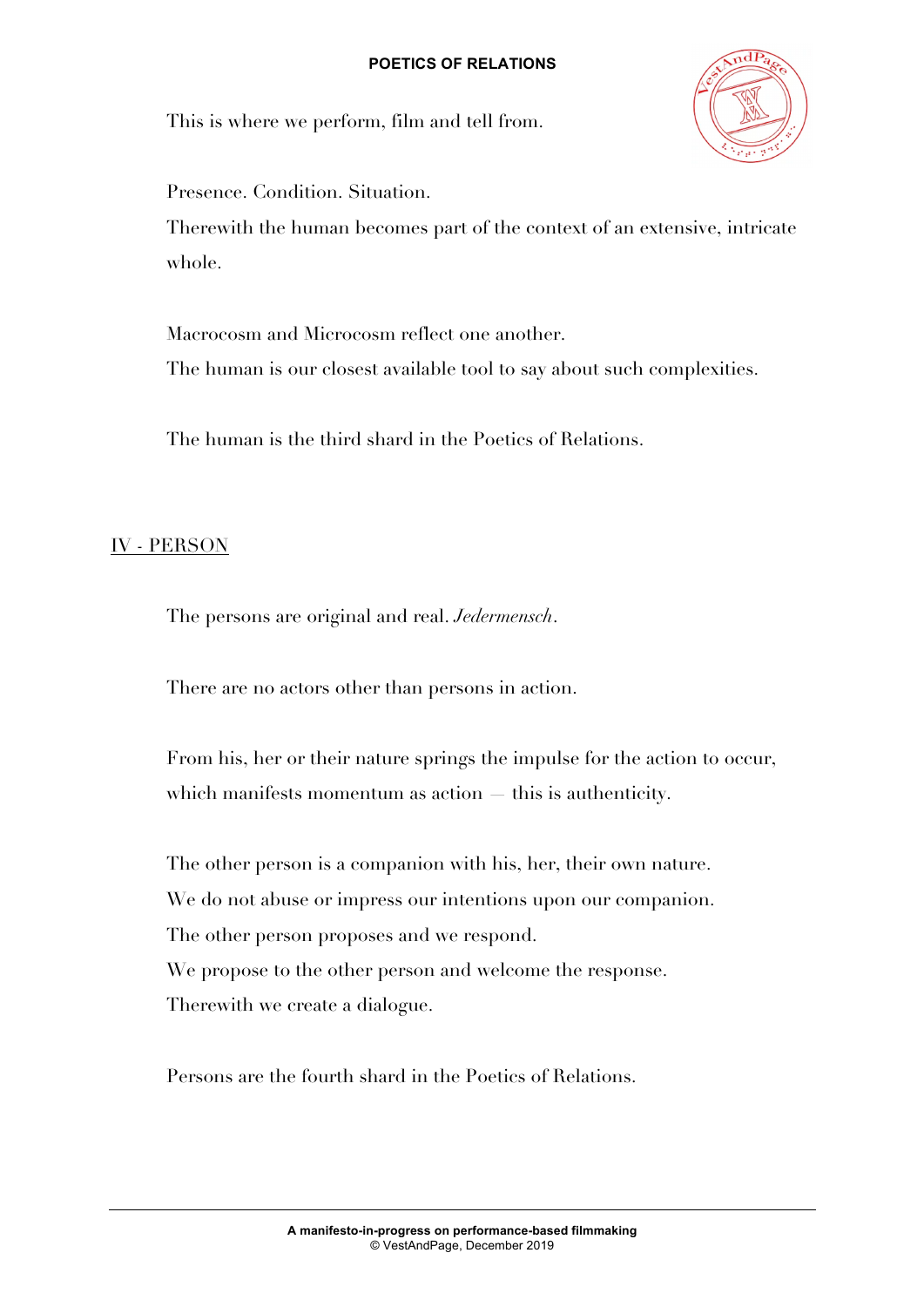### V - ACTION



The actions represent nothing more and no other than what they are.

Actions are ephemeral and unrepeatable.

There is no such thing as "rehearsal". At the moment that an action happens, it has already happened and can be no more.

Actions unfold as life: each action births the next. No two moments are ever equal.

Nothing can exist alone. Every after needs a before. Nothing comes from nothing — *ex nihilo nihil*.

Actions are the fifth shard in the Poetics of Relations.

### VI – OBJECTS & MATTERS

Objects and matters are original and real.

If they exist in the image, there is a reason for them to be exactly there and not somewhere else.

The slow regard of silent things.

Every object and every matter plays a part.

Objects and matters are innocent.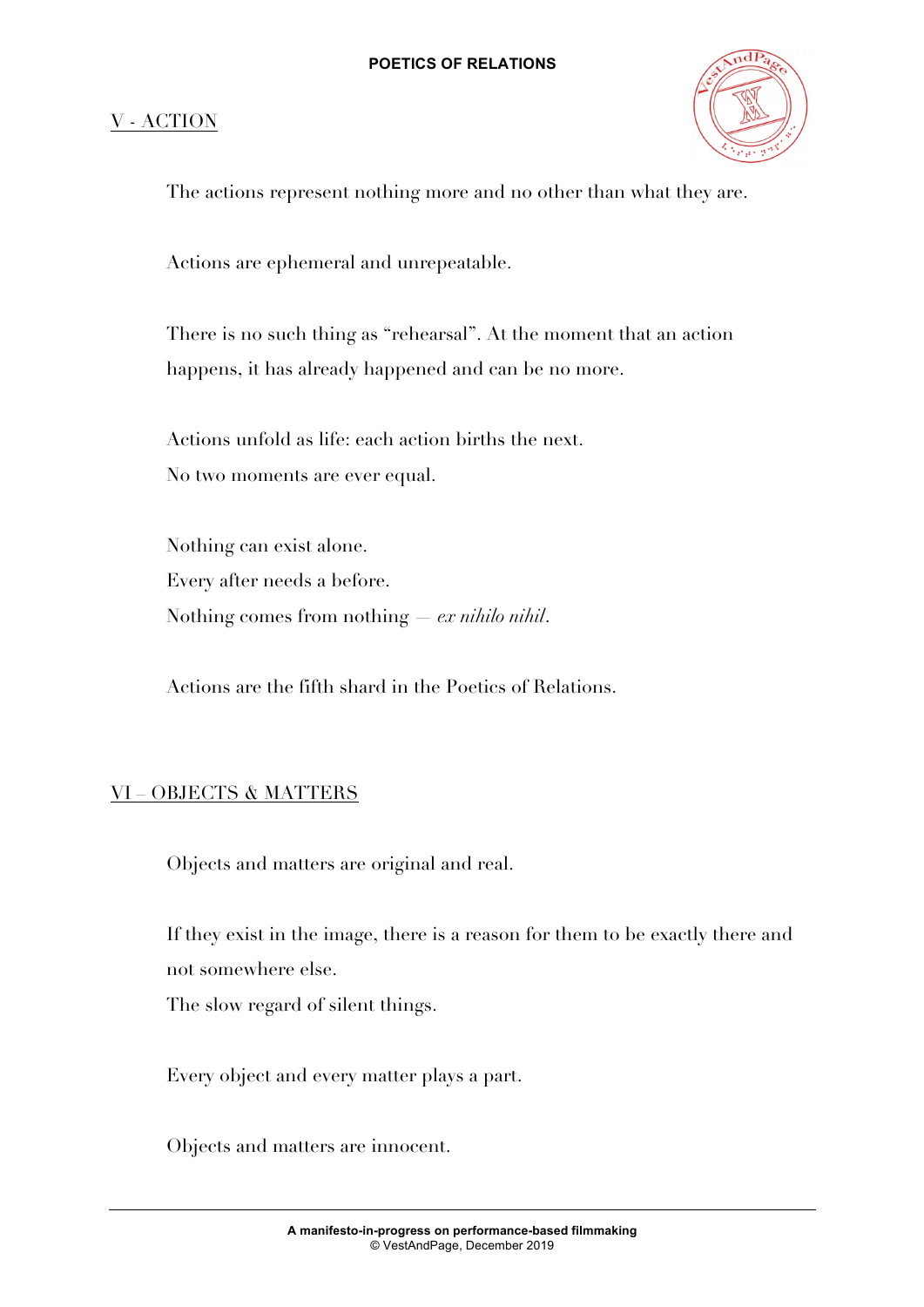Objects and matters are sacred. Often, they are *(re)truvé*.



Objects and matters are companions with their own nature. We do not abuse or impress our intentions upon our companion. Objects and matters propose, and we respond. We propose to them, and they respond. Therewith we create a dialogue.

Objects and matters are the sixth shard in the Poetics of Relations.

### VII - TEXT

The text is thought-matter. It is not a script. It is not a statement.

The text takes shape from splinters of stream-of-consciousness and paraphernalia of poetic recall that we gather along the production process.

The text is not pinned down *a priori*. It grows organically through making.

The text is malleable.

It can be your words, my words, just as it can be the words of all of us.

The text reveals its full meaning only once it falls onto the image of action it is unknowingly written for.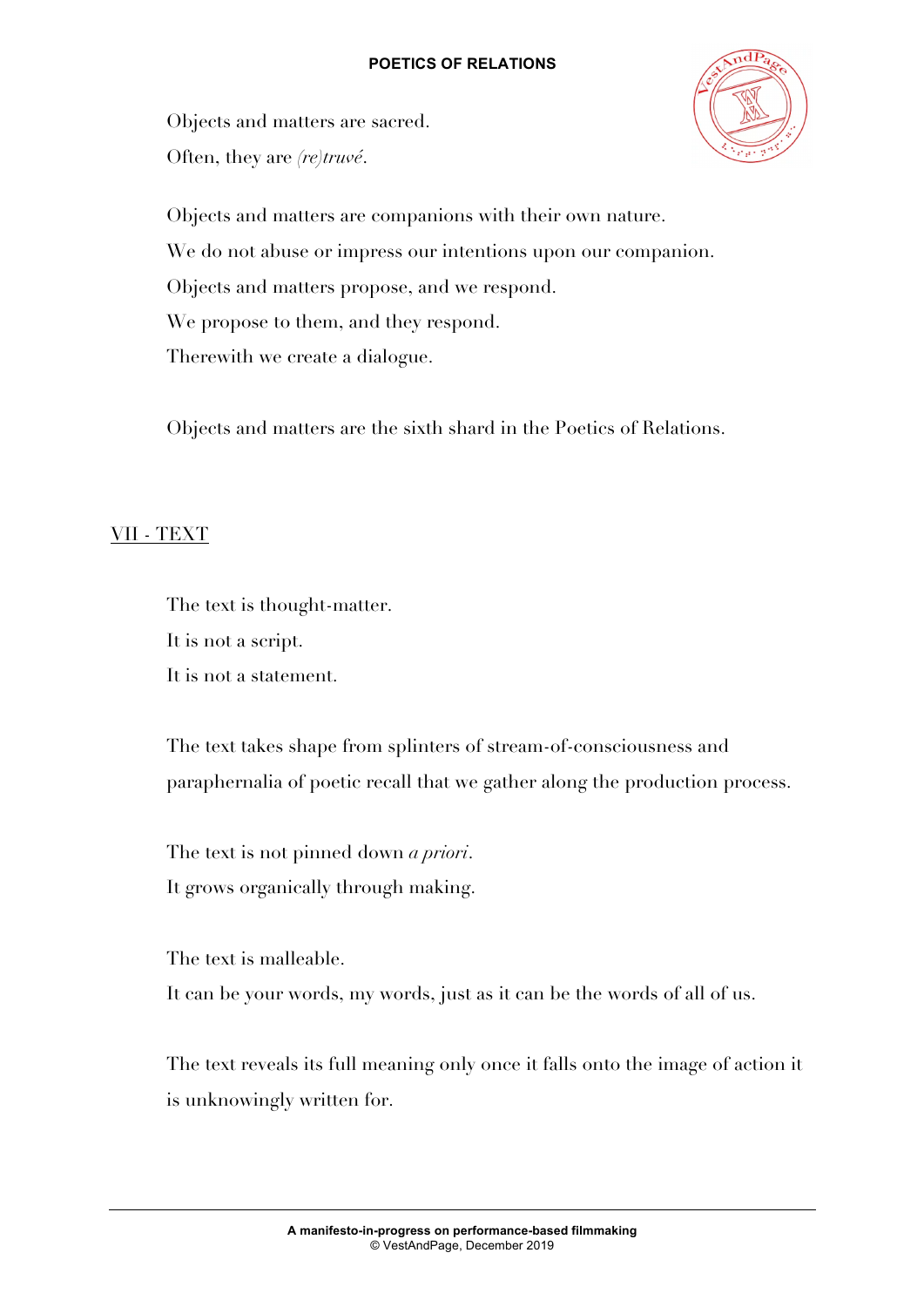The text is the seventh shard in the Poetics of Relations.



### VIII - SOUND

Sound is parallel to the dimension of the image in time.

It consists of the natural soundscape, the sonic, music compositions, and voice-over.

It is not illustrative or decorative. It is dimensional.

Sound is the eighth shard in the Poetics of Relations.

### IX – EFFECTS

Effects are not decorative devices or cunning *escamotages.*

Effects are only for making visible that which is still unperceivable by the commonly defined five human senses, and not expressible with any of the previous shards.

Time can turn backwards; the future is the past. Elements dissolve, decompose and re-integrate.

Effects are the ninth shard of the Poetics of Relations.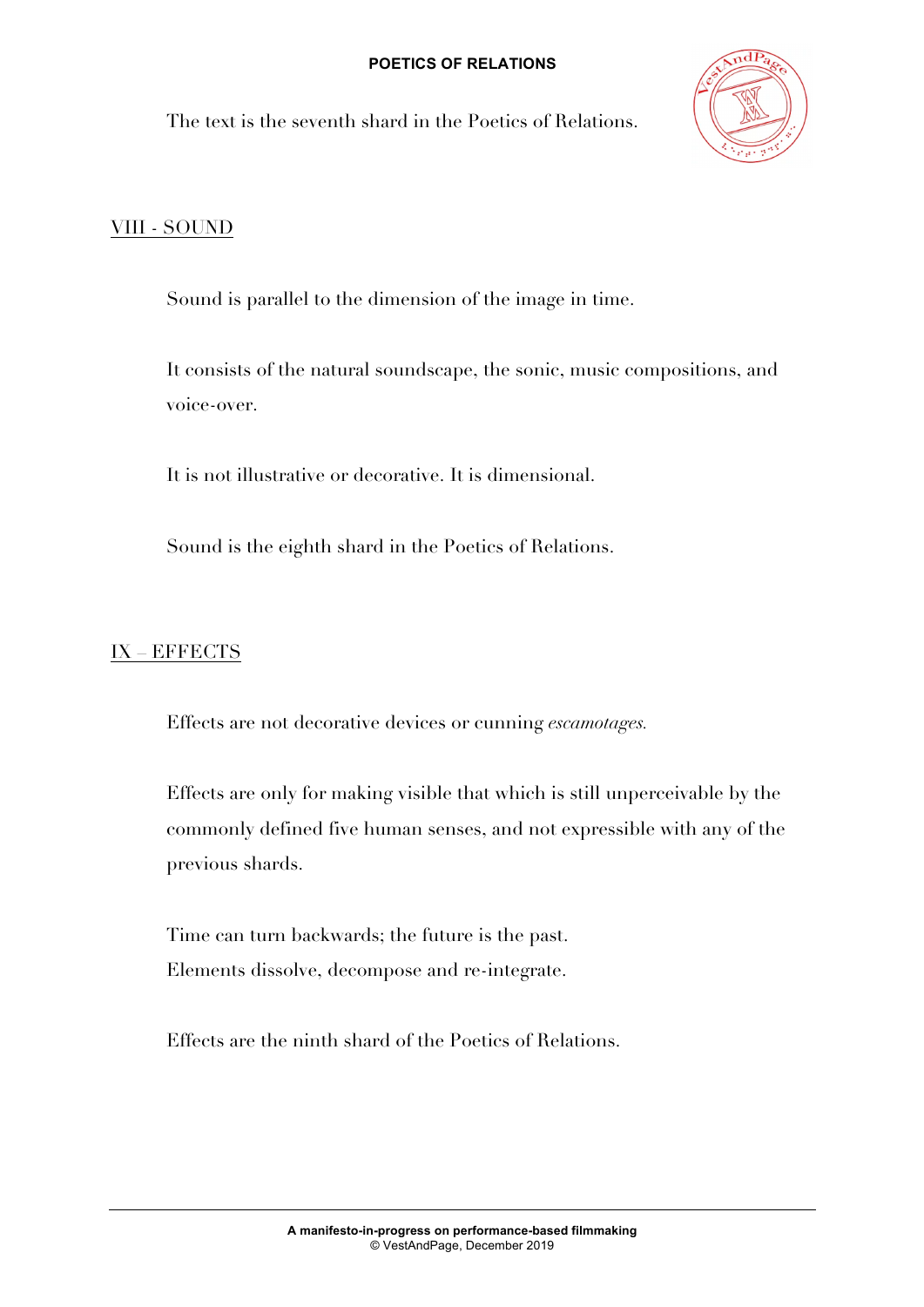### X - ATMOSPHERE



The atmosphere is nothing to be made. It is not artificially created. It already exists.

It reveals itself in film through the decision of doing this thing in this place in this time.

The pervading tone and mood of a place and situation are companions with their own nature. We do not abuse or impress our intentions upon our companion. The atmosphere proposes, and we respond. We propose to it, and it hosts our proposal. Therewith we create a dialogue.

Atmosphere is the tenth and final shard in the Poetics of Relations.

### **COLLECTING & COMPOSING**

#### I – Collecting (Production)

Production is collecting the shards that are shattered around and within us. We need to look carefully and collect that which we find.

Production is not planned. *We* have to be prepared.

Production can be done anywhere, at any time, with anything, if it needs to: this is the economy of means.